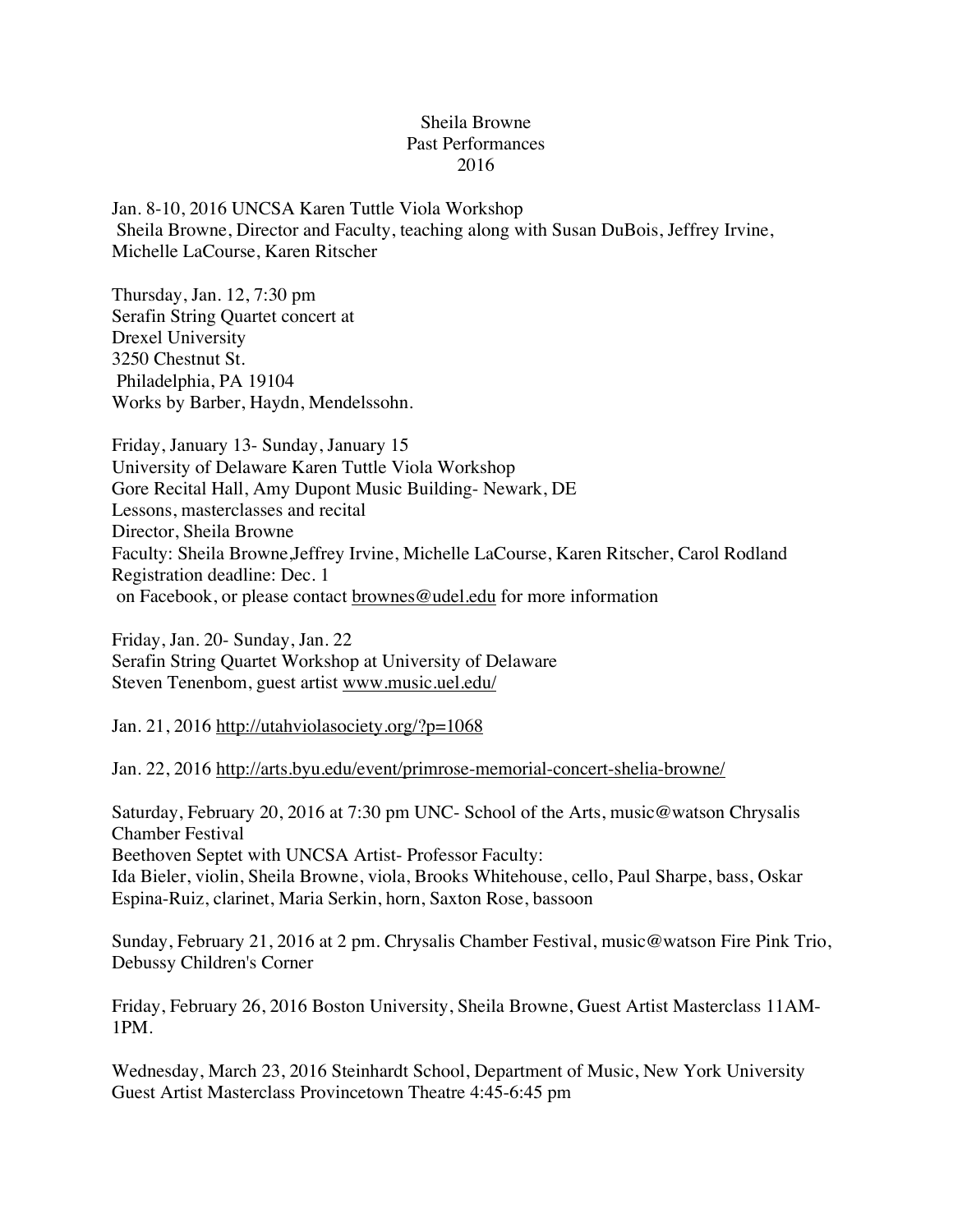April 24, Fire Pink Trio Mallarme Chamber Concert Series Fundraiser, Chapel Hill, NC

Saturday, April 30- Sunday, May 1 Fairfax, Virginia. Karen Tuttle Workshop with Sheila Browne, please see my Facebook page, or contact Nancy Kredel at: nkredel@verizon.net PLEASE ADD A LINK TO SECOND ATTACHMENT BELOW! 16. New York University Karen Tuttle Workshop, Friday, June 3- Sunday, June 5, 2016. Director, Stephanie Baer. Faculty, Sheila Browne, Susan DuBos, Jeffrey Irvine, Michelle LaCourse, Lynne Ramsey, Karen Ritscher

American Viola Society Viola Fest at Oberlin Conservatory, June 7-11, 2016

UNC School of the Arts, Winston Salem, NC- Summer Strings June 27- July 5, 2016. concerts on Tuesday June 28 and on July 5

Saturday, July 2, 2016 International Harp Convention, Atlanta, Georgia. Fire Pink Trio, 2 pm

Green Mountain Chamber Music Festival at UVM, July, 2016

Monday, July 25- Friday, July 29, 2016 The first ever!!!! European Karen Tuttle Viola workshop at New York University's Campus in Prague- Please check Facebook page for more information. This will be twice as intensive as the usual American workshops. Friday and Saturday, September 16-17 Sheila Browne Recital and Karen Tuttle Viola Workshop Recital at Christ Presbyterian Church Fairfax, Virginia Sheila Browne, viola Allison Gagnon, piano works of Brahms, Jongen, Judith Shatin

Saturday, September 17 University of Delaware Music Gala Mitchell Hall Sheila Browne, viola Allison Gagnon, piano Allegro Appassionato by Joseph Jongen

-Saturday, October 1, 3 pm Gore Recital Hall, University of Delaware Master Players a Season Opening Gala Xiang Gao,violin, Katherine Needleman, oboe, Sheila Browne, viola Jeffrey Solow, cello XhiHua Tang, piano works of Faure, Schumann, Mozart www.masterplayers.udel.edu

Saturday, October 1 7:30 pm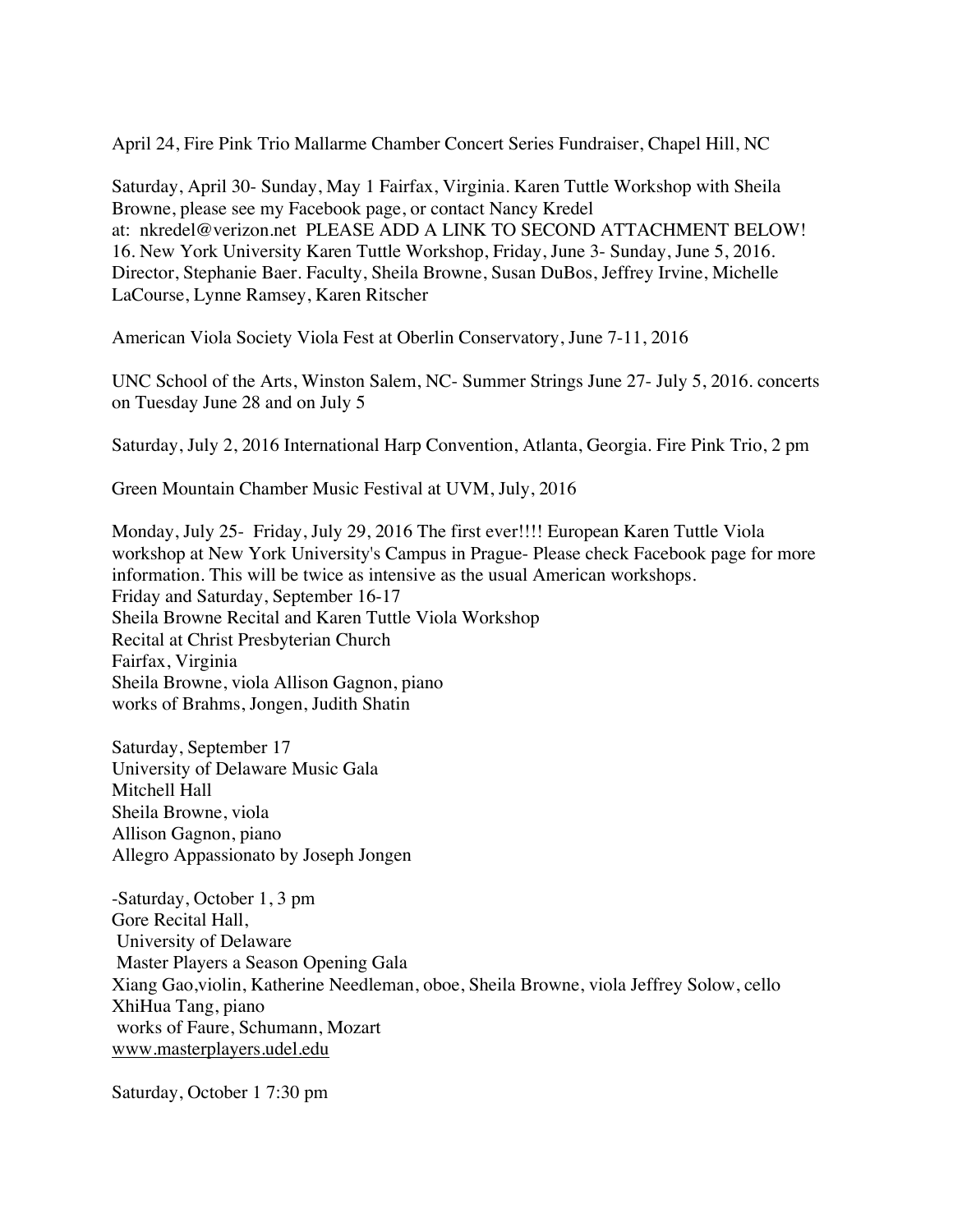Arts at Trinity, Wilmington, DE Serafin String Quartet debut of Sheila Browne, new violist of SSQ! works of Puccini, Beethoven and Dvorak www.facebook.com/TheArtsatTrinity/

Tuesday, October 18, 8 pm Tiger Lily Music Recital University of Delaware Gore Recital Hall Wild Purple for solo viola by Joan Tower and Doxa by Judith Shatin, Sheila Browne, viola and Barbara Browne, piano

UD Viola Day, for all ages and levels of violists!! Sunday, October 23, 1-6 pm Gore Recital Hall

Wednesday, October 26, 7 pm Music School of Delaware Tony Simmons Annual Scholarship Memorial concert Serafin String Quartet Brahms Sextet in G major, Schumann Piano Quartet Nina Cottman, viola, Jennifer Stomberg, cello

University of Tennessee's Annual Viola Fest October 28-30 Knoxville, TN Hillary Herndon, director, guest violists Sheila Browne, Carol Rodland, Basil Vendreyes Renee Skerik Recital Saturday, October 29

Serafin String Quartet Recital Friday, November 4, 6:30 pm Dover Public Library, DE works of Haydn, Mendelssohn, Barber

Serafin String Quartet Recital Sunday, November 6, 3 pm Wesley Senior Center,

November 10, University of Delaware, Music Open House 10 am recital

November 10, 8 pm Serafin String Quartet Recital UD Gore Recital Hall